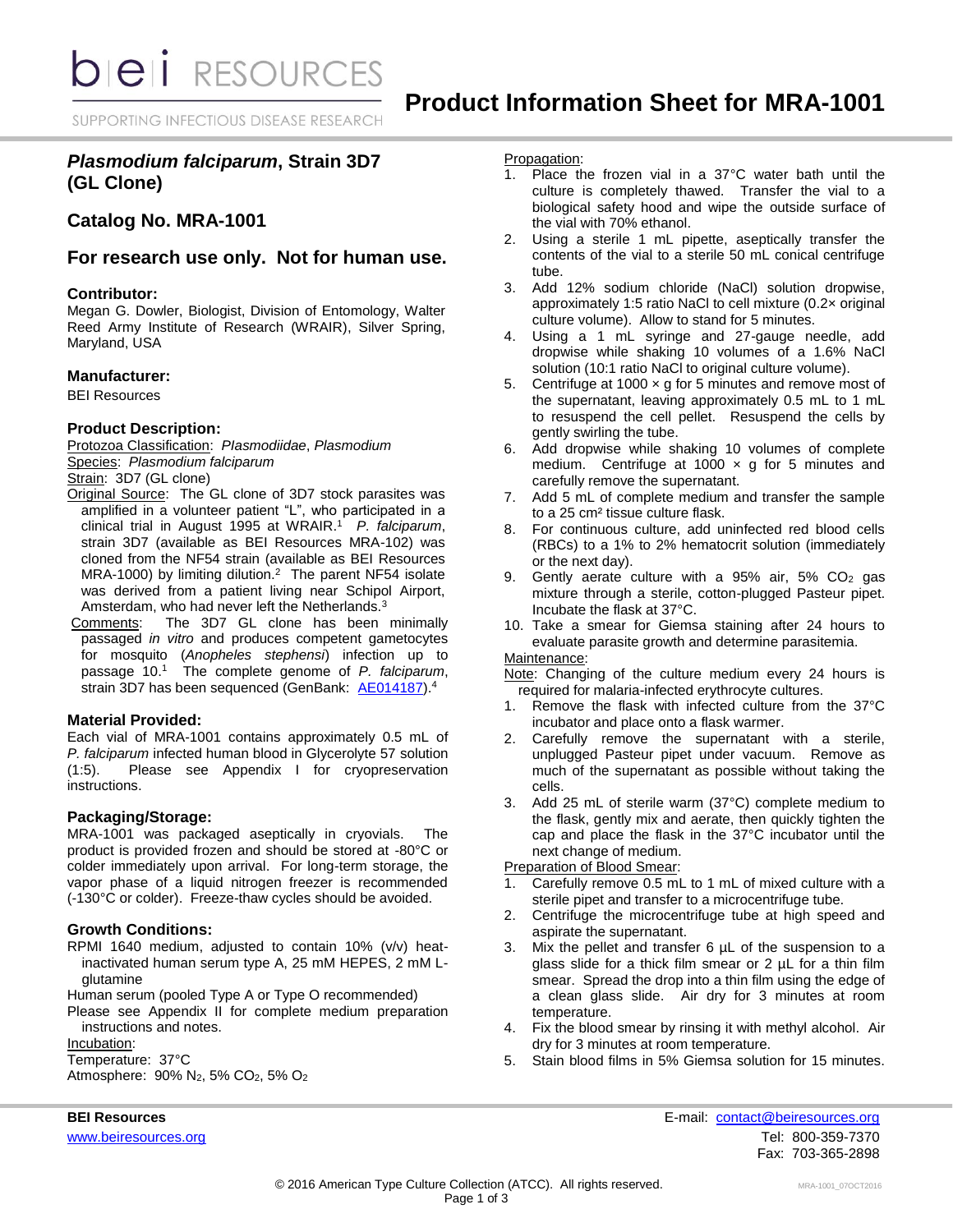*DIEI RESOURCES* 

SUPPORTING INFECTIOUS DISEASE RESEARCH

Rinse with distilled water and allow to air dry.

6. Using light microscopy at 100× magnification, determine parasitemia of culture.

#### **Citation:**

Acknowledgment for publications should read "The following reagent was obtained through BEI Resources, NIAID, NIH: *Plasmodium falciparum*, Strain 3D7 (GL Clone), MRA-1001, contributed by Megan G. Dowler."

#### **Biosafety Level: 2**

Appropriate safety procedures should always be used with this material. Laboratory safety is discussed in the following publication: U.S. Department of Health and Human Services, Public Health Service, Centers for Disease Control and Prevention, and National Institutes of Health. Biosafety in Microbiological and Biomedical Laboratories. 5th ed. Washington, DC: U.S. Government Printing Office, 2009; see [www.cdc.gov/biosafety/publications/bmbl5/index.htm.](http://www.cdc.gov/biosafety/publications/bmbl5/index.htm)

All blood cultures should be handled with appropriate safety precautions necessary for the handling of bloodborne pathogens. Personnel must be trained in accordance with their institutional policy regarding bloodborne pathogens.

#### **Disclaimers:**

You are authorized to use this product for research use only. It is not intended for human use.

Use of this product is subject to the terms and conditions of the BEI Resources Material Transfer Agreement (MTA). The MTA is available on our Web site at [www.beiresources.org.](http://www.beiresources.org/)

While BEI Resources uses reasonable efforts to include accurate and up-to-date information on this product sheet, neither ATCC® nor the U.S. Government makes any warranties or representations as to its accuracy. Citations from scientific literature and patents are provided for informational purposes only. Neither ATCC® nor the U.S. Government warrants that such information has been confirmed to be accurate.

This product is sent with the condition that you are responsible for its safe storage, handling, use and disposal. ATCC® and the U.S. Government are not liable for any damages or injuries arising from receipt and/or use of this product. While reasonable effort is made to ensure authenticity and reliability of materials on deposit, the U.S. Government, ATCC®, their suppliers and contributors to BEI Resources are not liable for damages arising from the misidentification or misrepresentation of products.

#### **Use Restrictions:**

**This material is distributed for internal research, noncommercial purposes only.** This material, its product or its derivatives may not be distributed to third parties. Except as erformed under a U.S. Government contract, individuals contemplating commercial use of the material, its products or its derivatives must contact the contributor to determine if a license is required. U.S. Government contractors may need a license before first commercial sale.

## **References:**

- 1. Dowler, M. G., Personal Communication.
- 2. Walliker, D., et al. "Genetic Analysis of the Human Malaria Parasite *Plasmodium falciparum*." Science 236 (1987): 1661-1666. PubMed: 3299700.
- 3. Ponnudurai, T., A. D. Leeuwenberg and J. H. Meuwissen. "Chloroquine Sensitivity of Isolates of *Plasmodium falciparum* Adapted to *In Vitro* Culture." Trop. Geogr. Med. 33 (1981): 50-54. PubMed: 7018038.
- 4. Gardner, M. J., et al. "Genome Sequence of the Human Malaria Parasite *Plasmodium falciparum*." Nature 419 (2002): 498-511. PubMed: 12368864.
- 5. Delemarre, B. J. and H. J. van der Kaay. "Tropical Malaria Contracted the Natural Way in the Netherlands." Ned. Tijdschr. Geneeskd. 123 (1979): 1981-1982. PubMed: 390409.

ATCC<sup>®</sup> is a trademark of the American Type Culture Collection.